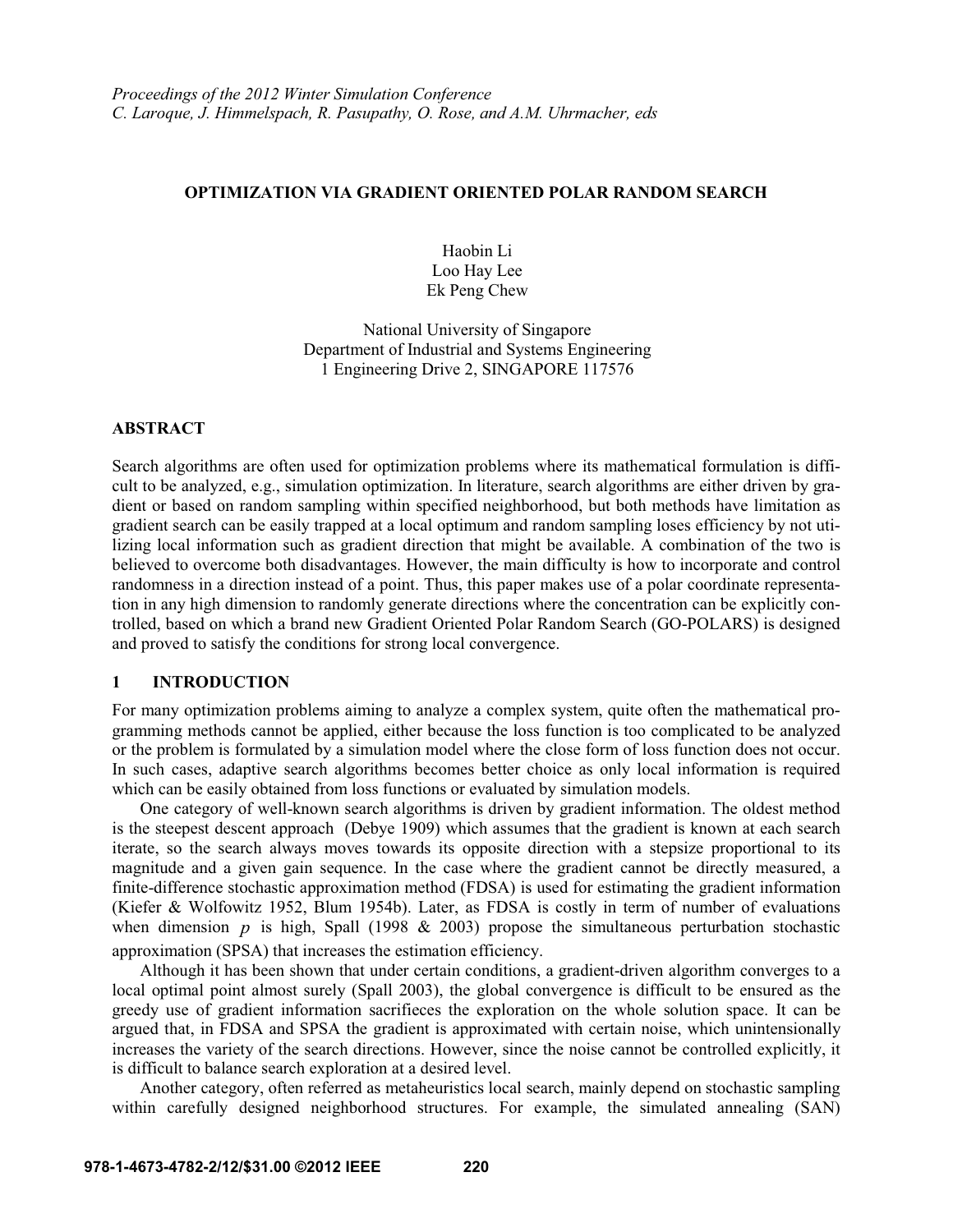algorithm (Kirkpatrick et al. 1983), Tabu search (Glover 1990), genetic algorithms, the nested partitions method (Shi and Ólafsson 2000), and COMPASS (Hong and Nelson 2006). Compared to gradient-driven algorithms, the neighborhood structure often ensures a better exploration on the search space. But on the other hand, there is certainly some room for improvement in term of search efficiency, as the gradient information which can probably be measured or approximated is not utilized at all.

It is obvious that if the search direction in a gradient-based algorithm can be randomized with desired variation, or the stochstic sampling in a metaheuristic can be oriented by the gradient information, we can design a new seach algorithm that believes to have better performance than both. Although Pogu & Souza de Cursi (1994) proposed a method for random pertubation of the gradient, we noticed that the perturbation within a region surrounding the targeted point cannot control the search direction explicity. For example, when the stepsize is sufficiently large or small, the same amount of perturbation may inccur much difference in the search direction.

For this reason, in Section 2, it is the first time we propose a generalized polar coordinate framework in any *p* dimension, that provides an explicit way for perturbing a direction. Two random distributions are defined based on it, namely the polar uniform distribution and the polar normal distribution.

Using the proposed framework, in Section 3 we propose a new search algorithm called the Gradient-Oriented Polar Random Search (GO-POLARS). Subsequently, the local convergence property and numerical examples are to be discussed.

## **2 A POLAR FRAMEWORK**

#### **2.1 Generalized Polar Coordinates**

For a *p* -dimensional optimization problem, a Cartesian coordinate system is usually adopted to uniquely identify a solution point in the domain space. In Cartesian system, all coordinates are orthogonal to each other, and a point is denoted by  $\mathbf{x} = \begin{bmatrix} x_1, \dots, x_p \end{bmatrix}$  such that  $x_i$  refers to its projected position on the *i*th coordinate.

Cartesian system is a natural way to represent solutions of optimization problems, because in many cases  $x_i$  directly refers a decision parameter. However, we observe that for many adaptive or local search algorithms Cartesian representation may not be the best choice as the search is driven by two key factors, namely the direction and the distance. But neither of them is explicitly expressed in a Cartesian system. Thus, we may think of an alternative way to denote the solution, such as polar coordinates.

It should be well known that, a polar coordinate system can be defined on a two-dimensional space in which every point is denoted by its angle with respect to an axis and distance to the origin (Weisstein 2009). Besides, the similar idea can be brought into a three-dimensional case so as to form a sytem called spherical coordinates (Weisstein 2005) or spherical polar coordinates (Walton 1963, Arfken 1985). However, higher dimension cases are seldom discussed in literature. So, as following we propose a generized polar coordinate representation that can be adopted for any high dimensional cases.

**Definition 1** *In a p -dimensional polar coordinate system, a point is denoted by*  $[r, \theta]$ *, in which*  $r \in [0,\infty)$  and  $\theta \in [0,2\pi) \times [0,\pi]^{p-2}$ , if its euclidean distance from the origin is *r* (radial coordinate) and  $\theta$  (angular coordinate) refers its direction in the space in the sense that  $\theta_i$  denotes its angle with re*spect to the positive direction of the i* + 1<sup>*th</sup> axis towards the hyperplane spanned by the first i axes.*</sup>

To be more specific, the relationship between the Cartesian and polar coordinates in *p* -dimensional space can be described by Equation  $(1)$ ,  $(2)$  and  $(3)$ .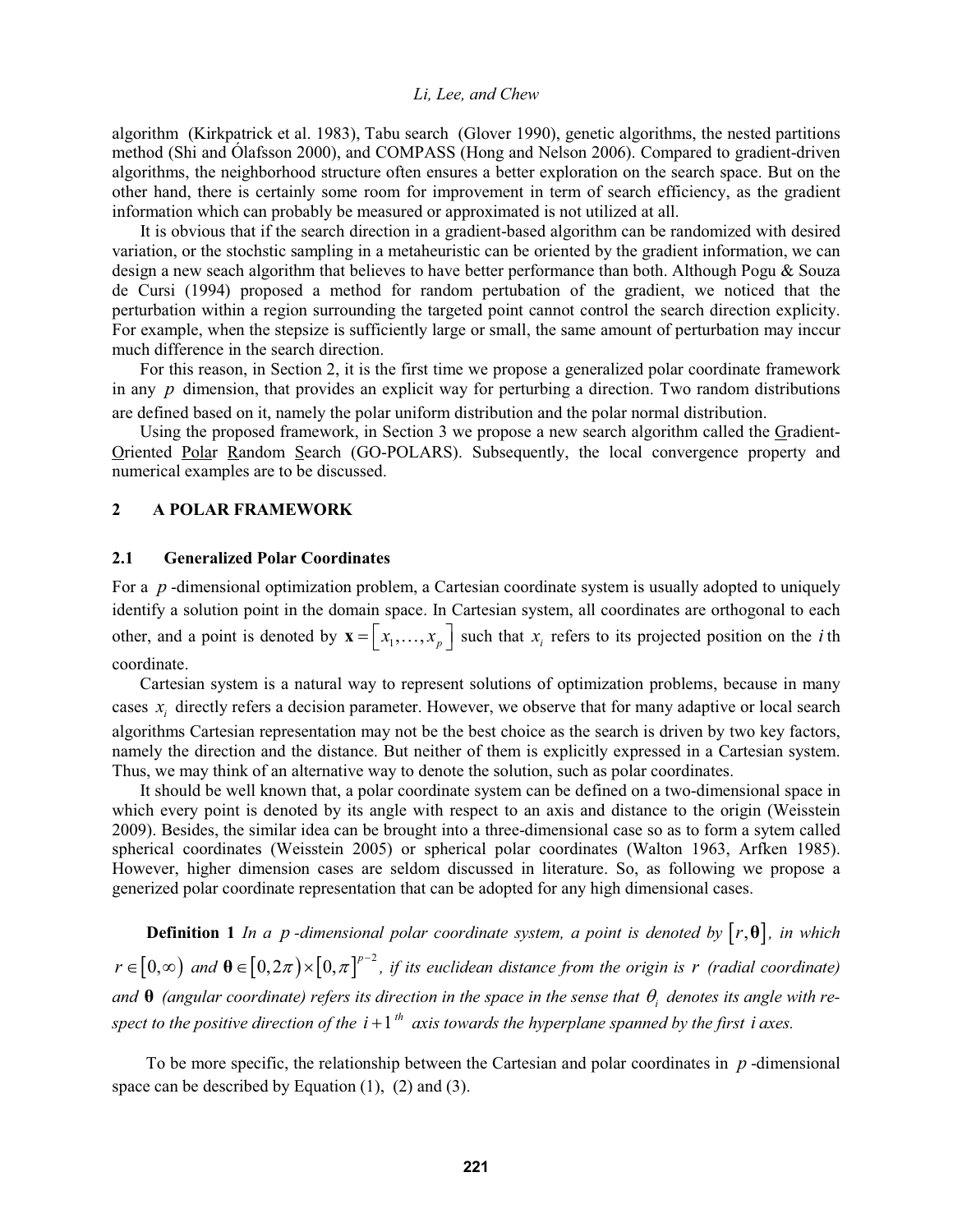$$
r = \sqrt{\sum_{i=1}^{p} x_i^2},
$$
 (1)

$$
x_1 = r \prod_{j=1}^{p-1} \sin \theta_j , \qquad (2)
$$

$$
x_i = r \cos \theta_{i-1} \prod_{j=i}^{p-1} \sin \theta_j \quad \text{for } 2 \le i \le p.
$$
 (3)

An illustration for the generalized polar coordinate representation in the two and three dimensional space can be found in Figure 1. We note that the mapping from polar to the Cartesian coordinate system is almost one-to-one, and the degree of freedom remains *p* in both representation.



Figure 1: An illustration of generalized polar coordinates (in 2D & 3D).

# **2.2 Polar Uniform Sampling**

With generalized polar coordinates we are able to denote a point in terms of the direction and distance referring to a given position, which provides an advantage for algorithms to explicitly control their search process. But as mentioned in Section 1 where the variation is involved in sampling a direction, random distribution need to be defined before we move to introduce the algorithm. First of all, we look at a uniform case.

In a *p*-dimensional space, in order to uniformly sample a direction, we simply consider a hyperball with radius *r* around the origin. For all the points spread in the outermost layer, each of them should have equal opportunity to be sampled as the direction. From mathematical point of view, let  $f(r, \theta)$  be the probability density function, then within an infinitesimal space around the point  $[r, \theta]$ , the probability for points to be sampled is

$$
f(r,\boldsymbol{\theta})\cdot \partial(r,\theta_1,\ldots,\theta_{p-1}).
$$

By consensus of uniformity, this probability should be proportional to the volume of the infinitesimal space  $\partial V = \partial (x_1, ..., x_p)$ , meaning there exists a function  $c(r) \ge 0$  such that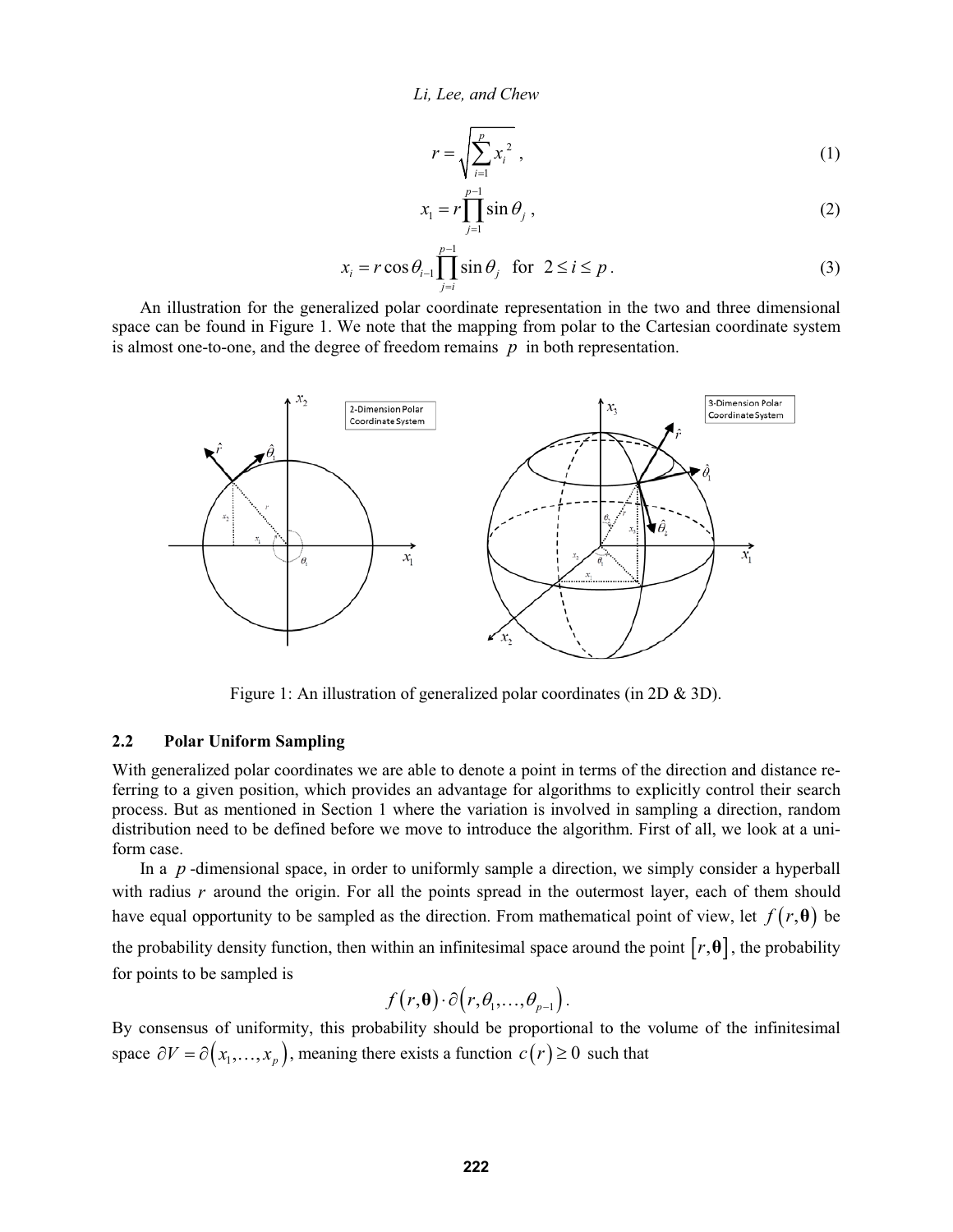$$
\frac{f(r,\mathbf{\theta})\cdot \partial (r,\theta_1,\ldots,\theta_{p-1})}{\partial (x_1,\ldots,x_p)}=c(r).
$$

Further notice that the Jacobian determinant (Kaplan 1991) of the mapping from polar to Cartesian coordinate system is expressed as

$$
J_{r,\theta} = \frac{\partial (x_1,\ldots,x_p)}{\partial (r,\theta_1,\ldots,\theta_{p-1})} = r^{p-1} \prod_{j=1}^{p-1} \sin^{j-1} \theta_j.
$$

So we derive the probability density function for a polar uniform distribution as in (4) and thus have Definition 2. Note that  $c(r)$  depends only on r and has to ensure the integral of  $f(r, \theta)$  on the domain equals to 1.

$$
f(r,\theta) = c(r) \cdot r^{p-1} \prod_{j=1}^{p-1} \sin^{j-1} \theta_j.
$$
 (4)

**Definition 2** *A random point*  $[r, \theta]$  *is said to be from a p-dimensional polar uniform distribution, denoted as*  $U_{\text{polar}}^p$ , *if its probability density function is given as in (4).* 

When enforce  $r = 1$ , i.e. let  $c(r) = 0$  if  $r \ne 1$ , the angular coordinate  $\theta$  can be sampled uniformly in the sense that  $[1, \theta] \sim U_{\text{polar}}^p$ , which is illustrated by Figure 2. Since *r* is fixed and  $\theta_j$  is independent from each other, we can decompose the probability density function for each *j* as

$$
f_j(\theta_j) = c_j \sin^{j-1} \theta_j
$$
, for  $j = 1, ..., p-1$  (5)

where  $c_1$ 1 2  $c_1 = \frac{1}{2\pi}$  and  $c_j = \int_0^{\pi} \sin^{j-1} \theta d\theta$  for  $j \ge 2$ . As there is no close form for  $c_j$ , one of the method is to apply numerical approaches, such as acceptance-rejection method or Alias method (Vose 1999, Schwarz 2011) after discretization into small intervals, so that the constant term can be ignored.



Figure 2: Polar uniform distribution with  $r = 1$  and  $p = 3,5,10$ .

In practice, some good properties can be observed. Since  $(5)$  is independent with dimension  $p$ , a point  $[1, \theta]$  –  $U_{\text{polar}}^p$  can be easily extended to  $U_{\text{polar}}^{p+1}$  by adding element  $\theta_p$  sampled from distribution with density  $f_p(\theta_p) = c_p \sin^{p-1} \theta_p$ .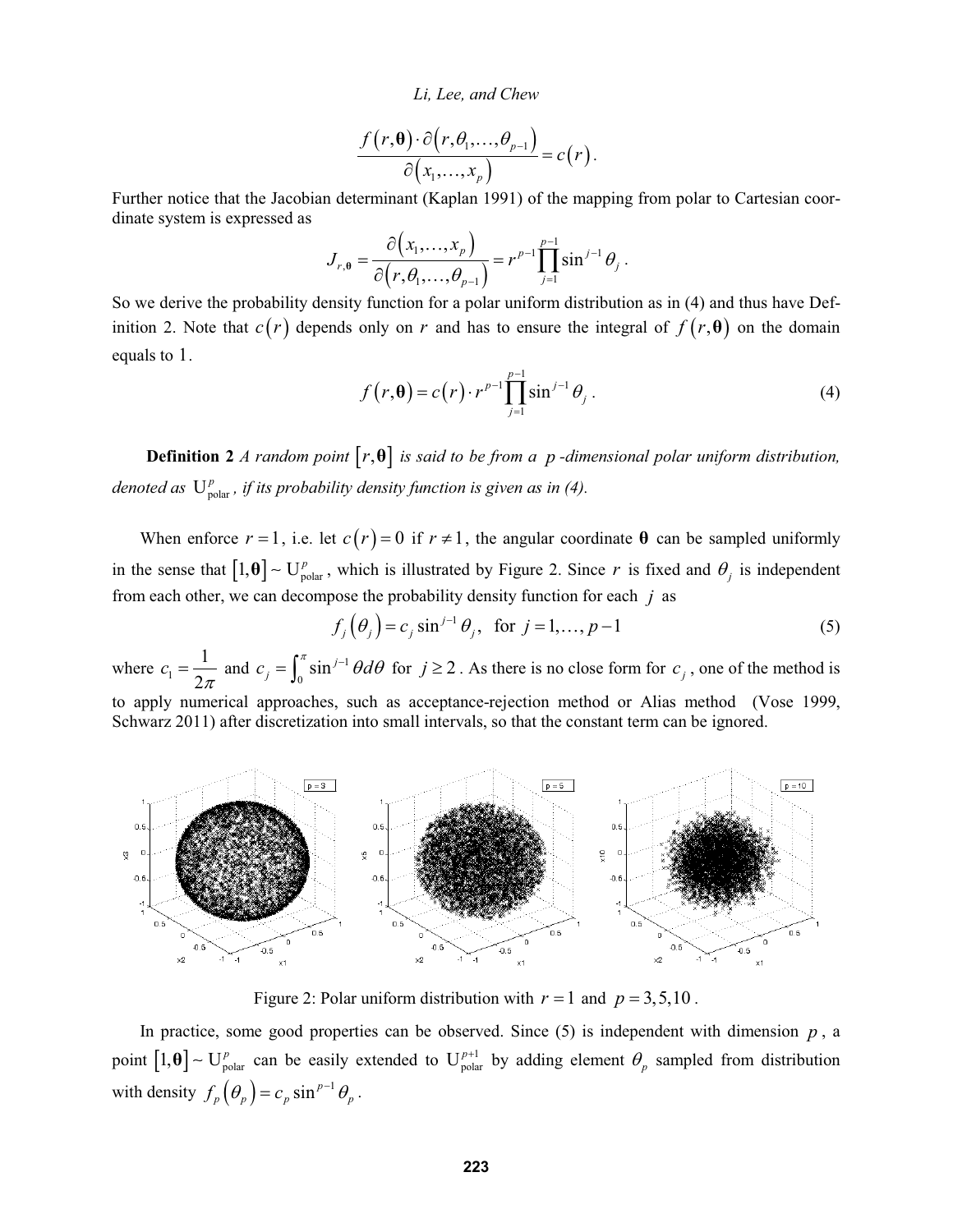Moreover, considering (2) and (3), we notice that the newly added  $\theta_n$  does not affect the relative values of previous  $x_i$  's since all of them are simply scaled by  $\sin \theta_p$ , whereas the density in (5) only ensures that the new comer  $x_{n+1}$  plays harmoniously with the early ones by maintaining the uniformity into the higher dimension. This property is important when we need to add controlled bias into the distribution, which is to be discussed later in 2.3.

Alternatively, we note that a multivariate normal distribution  $N(0, I\sigma^2)$  with any  $\sigma$  is a special case for polar uniform distribution when it is converted into the generalized polar coordinates (The proof is omitted due to the page limit). The sampled points can be easily standardized into unit vector by letting  $r = 1$  before it can be applied in the steps following to be discussed. With this result, we can certainly simplify the random generator for polar uniform distribution.

### **2.3 Concentrated Polar Distribution**

Firstly, we consider a simple case, where we want the sampled direction to be concentrated around a given direction  $\tilde{d}$  that coincides with the positive direction of the *p* th axis, i.e.  $\tilde{d} = e_n$ . It means that, under the Cartesian representation only  $x<sub>p</sub>$  has a priority to choose larger value. Thus, using the property discussed in the later part of 2.2, we may have a point  $[1, \theta] \sim U_{\text{polar}}^{p-1}$ , and extend it to p-dimension by adding  $\theta_{p-1}$  where the distribution can be adjusted from (5), so that  $x_p$  has higher chance to take large value without touching the ratio among the others. A typical way is to take the composite density with a truncated normal distribution with mean 0 and variance  $\sigma^2$ , i.e.,

$$
f_{p-1}(\theta_{p-1}) = c'_{p-1} \sin^{p-2} \theta_{p-1} \cdot \phi_{0,\sigma^2}(\theta_{p-1})
$$
 (6)

where

$$
\phi_{0,\sigma^2}\left(\theta\right) = \frac{1}{\sigma\sqrt{2\pi}}e^{-\frac{\theta^2}{2\sigma^2}} \quad \text{for} \quad 0 \leq \theta \leq \pi, \quad \frac{1}{\sigma\sqrt{2\pi}}e^{-\frac{(2\pi-\theta)^2}{2\sigma^2}} \quad \text{for} \quad \pi < \theta \leq 2\pi.
$$

Note that  $f_{p-1}(\theta_{p-1})$  is defined on  $[0,2\pi)$  for  $p=2$ , and  $[0,\pi]$  for  $p>2$ . We refer it as the standard polar normal distribution as in Definition 3.

**Definition 3** *A random point*  $[r, \theta]$  *is said to be from a p-dimensional standard polar normal* distribution with variance  $\sigma^2$ , denoted as  $N_{polar}^p(\sigma^2)$ , if  $\lceil r, \theta_1, ..., \theta_{p-2} \rceil$   $\sim$   $U_{polar}^{p-1}$  and  $\theta_{p-1}$  distributed *as in* (6)*.*

The procedure of generating  $[1,\theta] \sim N_{\text{polar}}^p(\sigma^2)$  is described by Algorithm 1. Set  $\sigma$  to different values, then we have the illustration of sampled points shown by Figure 3. It is clear that similar to normal distribution, small  $\sigma$  will have high density of samples around the given position  $\mathbf{e}_n$ .

An extreme case can be observed when  $\sigma = 0$  so that  $\phi_{0,\sigma^2}(\theta_{p-1}) = 0$  for all  $\theta_{p-1} \neq 0$ , thus  $\theta_{p-1} = 0$  with probability 1, meaning that all sampled direction coincide with  $\mathbf{e}_p$  almost for sure. In another way, if  $\sigma = \infty$ , we have equal value of  $\phi_{0,\sigma^2}(\theta_{p-1})$  at all  $\theta_{p-1}$ , thus the term cancelled out from (6). In that case,  $N_{\text{polar}}^p$  ( $\infty$ )  $\equiv U_{\text{polar}}^p$ .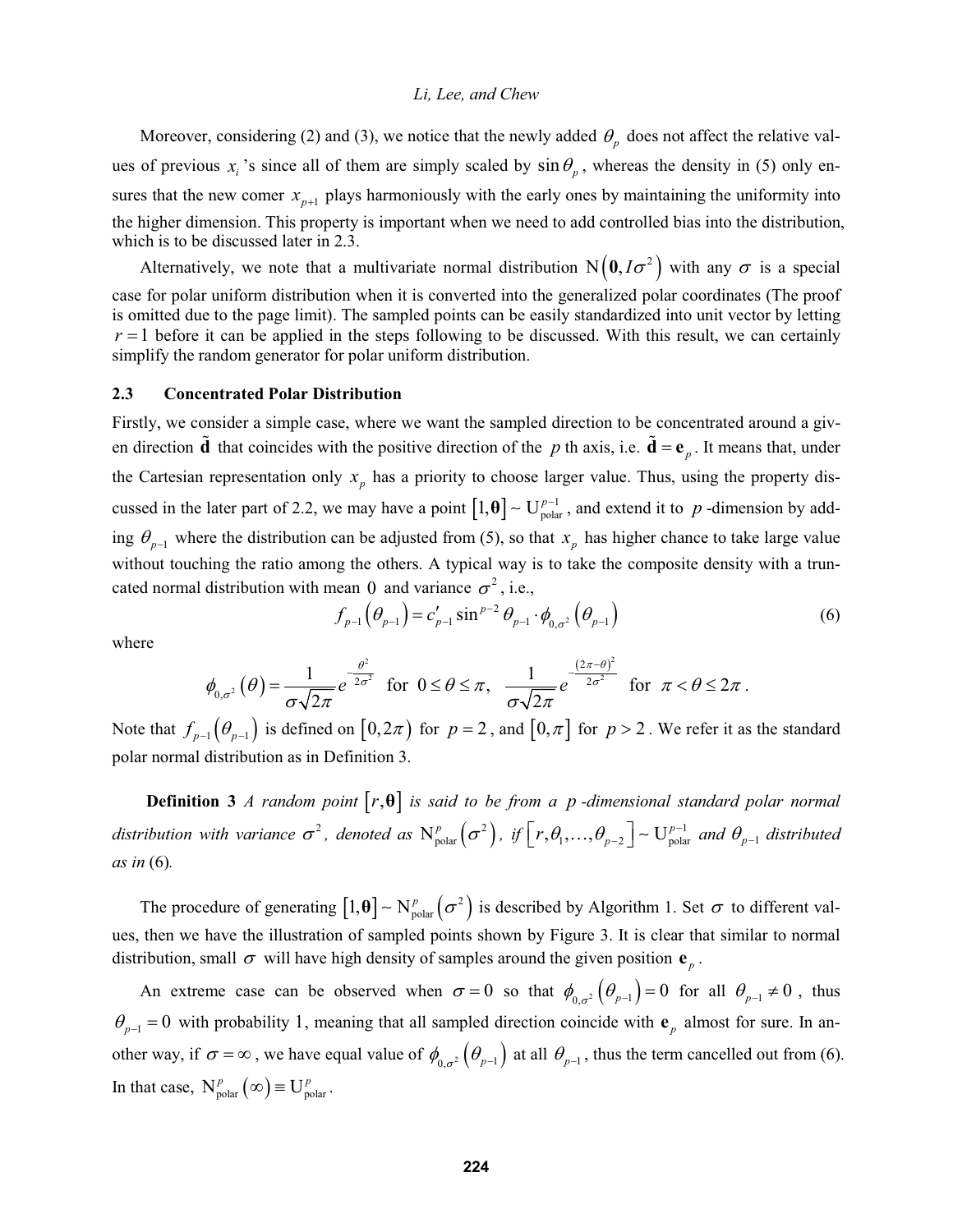# **Algorithm 1**

*<u>Step 1:</u>* Let  $j = 1$ .

*<u>Step 2:</u>* If  $j < p-1$ , sample  $\theta_j$  from its domain with density as in (5), then set  $j = j+1$ .

*Step 3:* If  $j = p-1$ , sample  $\theta_{p-1}$  from its domain with proportional density as in (6), then stop and report  $\boldsymbol{\theta} = \left[ \theta_1, \ldots, \theta_{p-1} \right]$ ; otherwise proceed to Step 3.

*Step 4:* Go to Step 2.



Figure 3: Standard polar normal distribution with  $r = 1$ ,  $p = 5$  and  $\sigma = \pi/6$ ,  $\pi/9$ ,  $\pi/12$ .

Denote  $\mathbf{d} = ([1, \theta])_{\text{Cart}}$  as the Cartesian conversion of  $[1, \theta]$ , we can analyze the expectation of **d** (detailed steps are omitted due to the page limit), so as to derive Theorem 1. Later we will use its corollary to prove the local convergence property in 3.2.

**Theorem 1** For a unit vector  $\mathbf{d} \sim N_{\text{polar}}^p(\sigma^2)$  given that  $\sigma < \infty$ , we can always finds a scalar  $\gamma_{p,\sigma} \in (0,1]$  *depends only on p and*  $\sigma$  *such that*  $E[\mathbf{d}] = \gamma_{p,\sigma} \cdot \mathbf{e}_p$ .

For the case where the given **d** is an arbitrary unit vector, a linear transformation can be applied such that every point obtained by Algorithm 1 is reflected on a hyperline lies in the middle of  $\tilde{d}$  and  $e_n$ . In a reverse manner, we have Definition 4 for the polar normal distribution. Figure 4 is an illustration.

**Definition 4** *A random point*  $\mathbf{d} = (\lfloor r, \theta \rfloor)_{\text{Cart}}$  is said to be from a p-dimensional polar normal distribution centered at unit vector  $\tilde{\textbf{d}}$  and variance  $\sigma^2$  , denoted as  $\text{N}^p_{\text{polar}}\big(\tilde{\textbf{d}},\sigma^2\big)$  , if  $\frac{2\mathbf{d} \cdot \mathbf{m}^T}{\|\mathbf{m}\|^2} \mathbf{m} - \mathbf{d} \sim N_{\text{polar}}^p \left(\sigma^2\right)$  where  $\mathbf{m} = \left(\tilde{\mathbf{d}} + \mathbf{e}_p\right)/2$ .

Obviously, as the result of linear transformation, from Theorem 1 we have Corollary 1.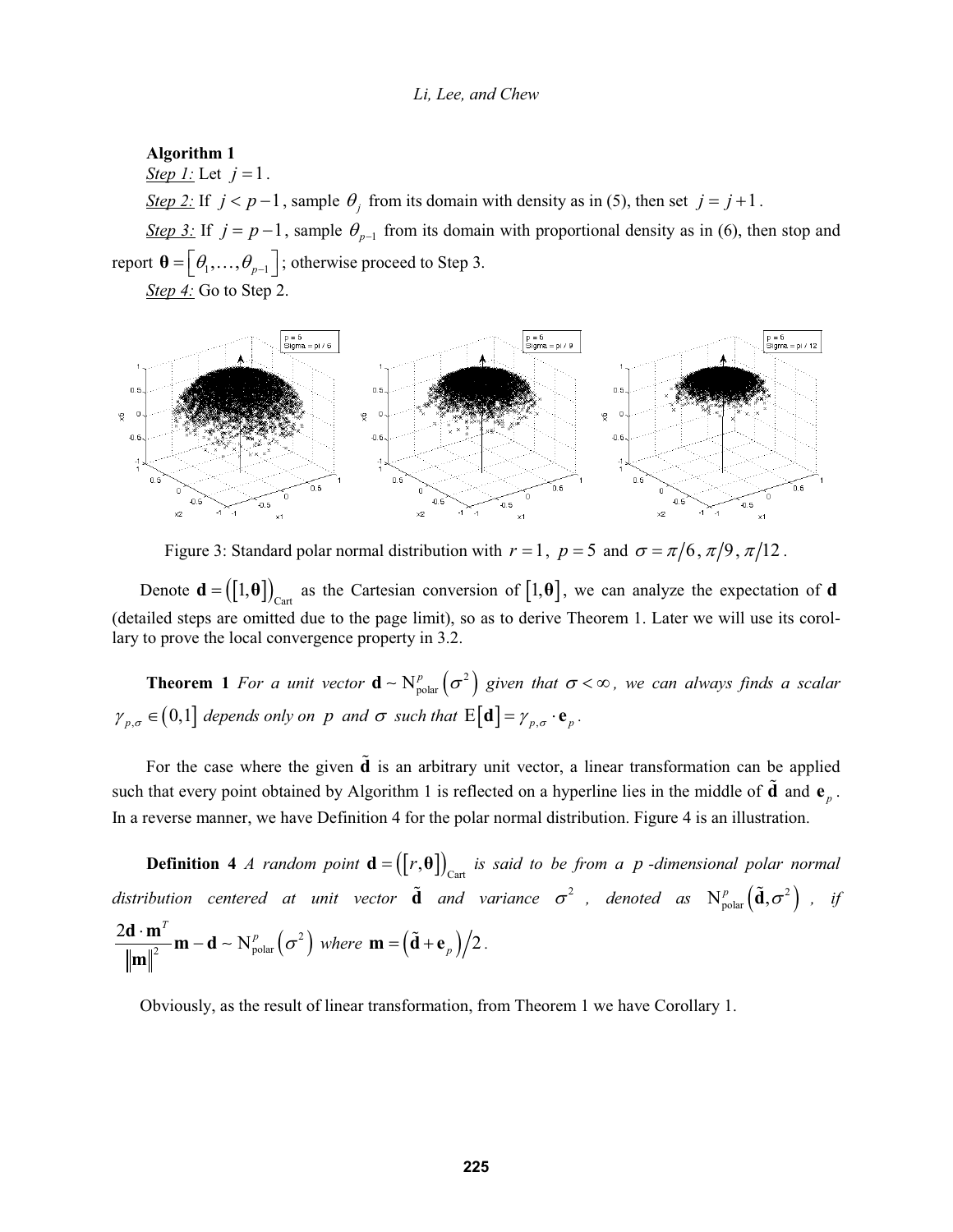

Figure 4: Polar normal distribution with  $\mathbf{d} = \sum \mathbf{e}_i - \mathbf{e}_1$ 2 *p i*  $\sum_{i=2}^{n}$  $\tilde{\mathbf{d}} = \sum_{i=1}^{p} \mathbf{e}_{i} - \mathbf{e}_{1}, \ \sigma = \pi/9 \text{ and } p = 3,5,10$ .

**Corollary** 1 *For a unit vector*  $\mathbf{d} \sim N_{\text{polar}}^p(\tilde{\mathbf{d}}, \sigma^2)$  given that  $\sigma < \infty$ , we can always finds a scalar  $\gamma_{p,\sigma} \in (0,1]$  depends only on p and  $\sigma$  such that  $E[\mathbf{d}] = \gamma_{p,\sigma} \cdot \frac{\mathbf{d}}{\mathbf{d} \mathbf{x}}$ **d**  $\tilde{\text{d}}$  $\frac{1}{\tilde{a}}\frac{1}{\|\cdot\|}$ 

### **3 SEARCH ALGORITHM**

### **3.1 The Base Algorithm**

The Gradient Oriented Polar Random Search (GO-POLARS) is designed in an adaptive manner. At each iteration, the optimum estimate moves to a random direction with a step size which is guided by the gradient. Specifically, let  $\Theta \subseteq \mathbb{R}^p$  be the feasible region, the search algorithm can be described as following:

#### **Algorithm 2**

*<u>Step 1:</u>* (Initialization) Pick an initial guess  $\hat{\mathbf{x}}_0 \in \Theta$ , and set  $k = 0$ .

*Step 2:* Generate a direction  $\mathbf{d}_k$  from  $N_{\text{polar}}^p(\mathbf{g}(\hat{\mathbf{x}}_k), \sigma_k^2)$  in which  $\mathbf{g}(\hat{\mathbf{x}}_k)$  is the gradient at  $\hat{\mathbf{x}}_k$ .

 $\frac{\text{Step 3:}}{\text{Set}}$  Let  $\hat{\mathbf{x}}_{\text{new}} = \hat{\mathbf{x}}_k - b_k \left\| \mathbf{g}(\hat{\mathbf{x}}_k) \right\| \mathbf{d}_k$ . If  $\hat{\mathbf{x}}_{\text{new}} \in \Theta$  and  $L(\hat{\mathbf{x}}_{\text{new}}) < L(\hat{\mathbf{x}}_k)$ , set  $\hat{\mathbf{x}}_{k+1} = \hat{\mathbf{x}}_{\text{new}}$ , otherwise  $\hat{\mathbf{x}}_{k+1} = \hat{\mathbf{x}}_k$ .

*Step 4:* Set  $k = k + 1$ . Go to *Step 2*.

Remark. The search procedure can be tuned by controlling the gain sequence  $b_k$  and the direction variation sequence  $\sigma_k$ . In 3.2, we will discuss conditions in terms of  $b_k$  and  $\sigma_k$  for the algorithm to converge to a local optimum.

# **3.2 Local Convergence Property**

In literature, local convergence property of a stochastic algorithm is often shown by convergence theory of stochastic approximation (SA) (Spall 2003). And we notice that GO-POLARS shares some similarities with SA, such as both have estimates updated adaptively according to the gradient information with certain noise. So in this subsection, we try to relate GO-POLARS to SA and conclude the convergence conditions for the sequence  $b_k$  and  $\sigma_k$ .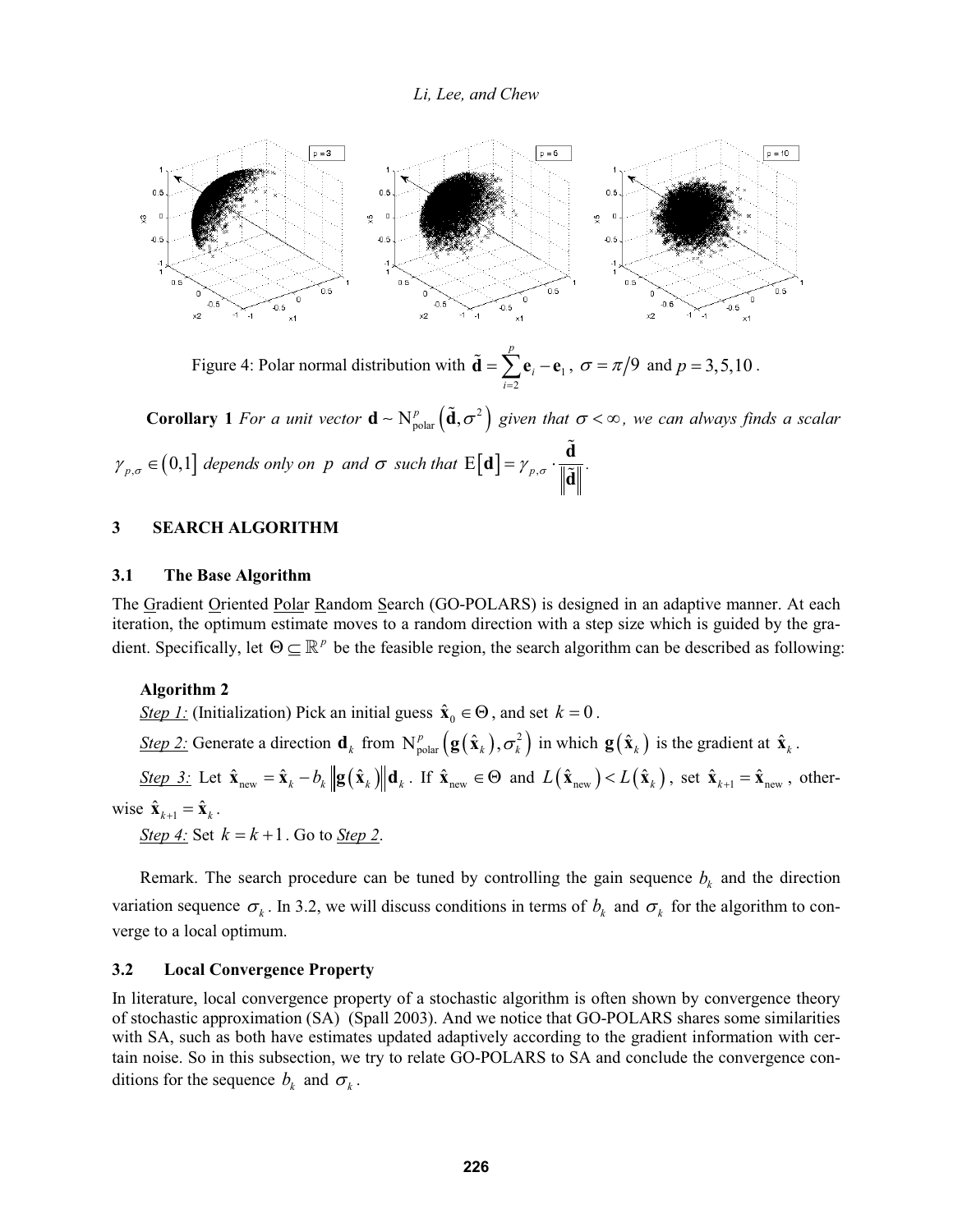We start with rewriting Step 3 in Algorithm 2 as an SA type, i.e.,  $\hat{\mathbf{x}}_{new} = \hat{\mathbf{x}}_k - a_k Y_k (\hat{\mathbf{x}}_k)$  where

$$
a_k = \gamma_{p,\sigma} \cdot b_k, \tag{7}
$$

and 
$$
Y_k(\hat{\mathbf{x}}_k) = \frac{\|\mathbf{g}(\hat{\mathbf{x}}_k)\|}{\gamma_{p,\sigma}} \cdot \mathbf{d}_k
$$
. (8)

Note that in a typical SA procedure,  $a_k$  is the gain sequence and  $\mathbf{Y}_k(\hat{\mathbf{x}}_k) = \mathbf{g}_k(\hat{\mathbf{x}}_k) + \mathbf{e}_k(\hat{\mathbf{x}}_k)$  is an approximation of gradient  $\mathbf{g}_k$  with error term  $\mathbf{e}_k$ . The "statistics" conditions for strong convergence can be drawn as in (9), (10), (11) and (12) (Blum 1954a,b; Nevel'son and Has'minskii 1973).

$$
a_k > 0, a_k \to 0, \sum_{k=0}^{\infty} a_k = \infty, \text{ and } \sum_{k=0}^{\infty} a_k^2 < \infty,
$$
 (9)

$$
\inf_{\eta < \|\mathbf{x} - \mathbf{x}^*\| < 1/\eta} \left(\mathbf{x} - \mathbf{x}^*\right)^T \mathbf{Bg}(\mathbf{x}) > 0 \quad \text{for all } 0 < \eta < 1 \tag{10}
$$

$$
E\big[\mathbf{e}_k\big(\mathbf{x}\big)\big]=0 \text{ for all } \mathbf{x} \text{ and } k\,,\tag{11}
$$

$$
E\left[\left\|\mathbf{Y}_{k}\left(\mathbf{x}\right)\right\|^{2}\right] \leq c\left(1+\left\|\mathbf{x}\right\|^{2}\right) \text{ for all } \mathbf{x} \text{ and } k \text{ and some } c > 0. \tag{12}
$$

where **B** is some symmetric, positive definite matrix.

By (7) and Corollary 1, condition in (9) can be substituted by (13) and (14).

$$
\sigma < \infty \tag{13}
$$

$$
b_k > 0, b_k \to 0, \sum_{k=0}^{\infty} b_k = \infty, \text{ and } \sum_{k=0}^{\infty} b_k^2 < \infty
$$
 (14)

While, condition in (11) can be derived from Corollary 1 and (8). Similarly the condition in (12) can also be simplified as in (15) when Corollary 1 and (8) are concerned.

 $\|\mathbf{g}(\hat{\mathbf{x}}_k)\|^2 \le c(1 + \|\mathbf{x}\|^2)$  for all **x** and *k* and some  $c > 0$ . (15)

Thus we have the theorem for local convergence property. Note that the detailed proof is omitted due to the page limit.

**Theorem 2** *Given that conditions in (10), (13), (14) and (15) are satisfied, the search iterate*  $\hat{\mathbf{x}}_k$ *generated by Algorithm 2 converges to a local optimum almost surely.*

# **4 NUMERICAL EXAMPLES**

In this section, we compare GO-POLARS with several benchmark search algorithms including gradientbased search and metaheuristics local search. Besides, the hybrid of GO-POLARS with advanced stochastic search algorithms such as COMPASS will be illustrated as well.

### **4.1 A Benchmark Comparison**

The Goldstein-Price's function is a two-dimensional global optimization test function as defined in (16). Note that the global minimum occurs at  $\mathbf{x}^* = (0,-1)$  with  $L(\mathbf{x}^*) = 3$ , and several local minima occur as

well. Set the search domain  $\Theta = \mathbb{R}^2$  and assume that the gradient can be calculated at every  $\mathbf{x} \in \Theta$ , we used the function to compare the performance of GO-POLARS with steepest descent (SD) and simulated annealing method (SAN) as described in Table 1.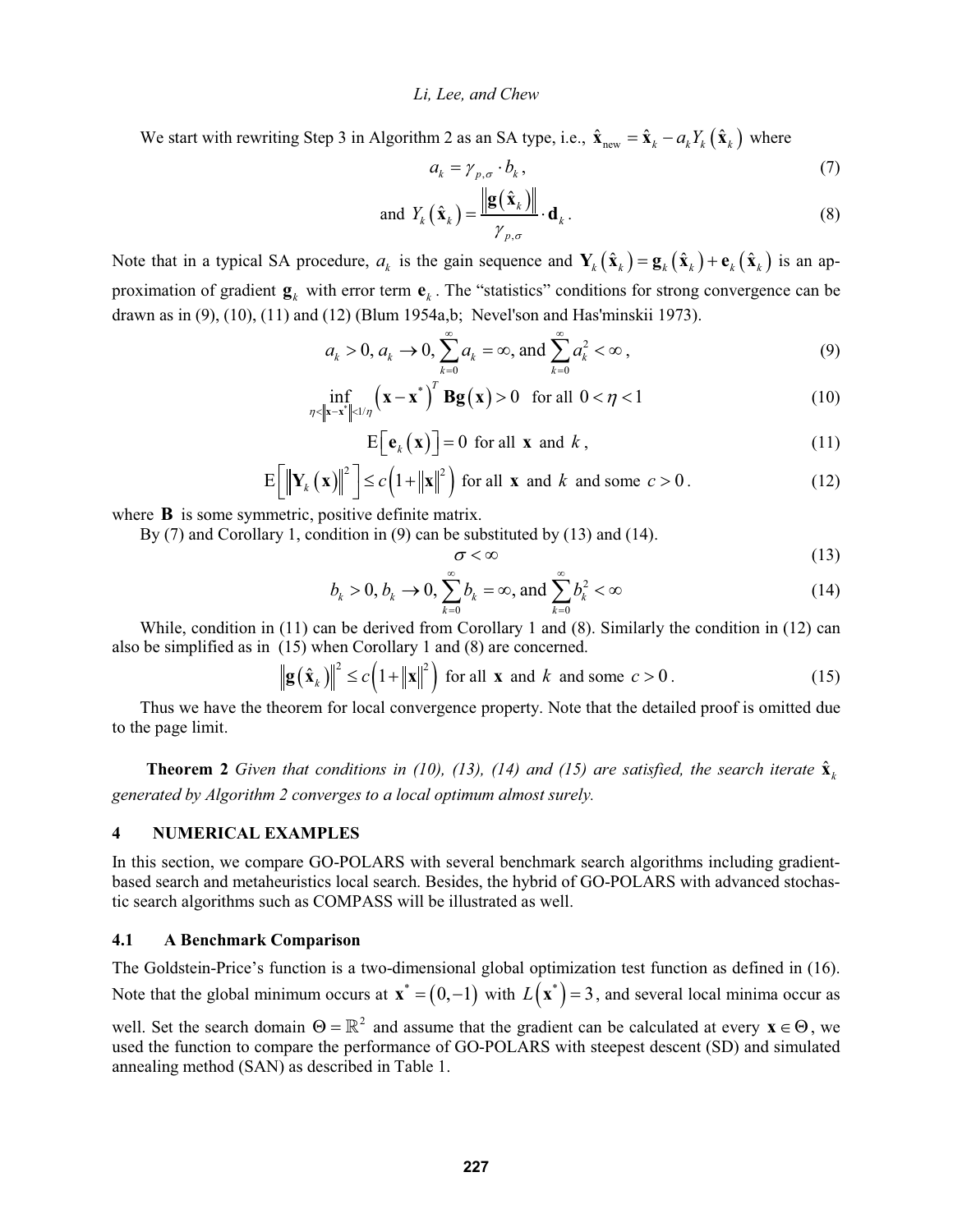$$
L(\mathbf{x}) = \left[1 + (x_1 + x_2 + 1)^2 (19 - 14x_1 + 3x_1^2 - 14x_2 + 6x_1x_2 + 3x_2^2)\right]
$$
  
 
$$
\cdot \left[30 + (2x_1 - 3x_2)^2 (18 - 32x_1 + 12x_1^2 + 48x_2 - 36x_1x_2 + 27x_2^2)\right]
$$
 (16)

For fair comparison, we adopt a neighborhood structure setting in SAN that is similar to the GO-POLARS iterate. But instead of choosing direction from a polar normal distribution oriented by the gradient, we let it be generated by a multivariate normal distrbibution that does not involve gradient. However, for comparison consistancy, the magnitude of gradient is used in determining the sample distance. In the experiment, we set  $a_k = 0.001/k$  and  $\sigma = \pi/3$  for all occasions. Besdies, for SAN, the tempreture  $T_k$  is set to be  $t(500 - k)$ . As the experiement does not show significant difference when *t* is tuned to be any positive value, we set  $t = 1$  for illustration.

| <b>Algorithms</b>            | <b>Search Iterate</b><br>(Neighborhood Structure)                                                                                                                                                                             | Condition for Accepting $\hat{\mathbf{x}}_{\text{new}}$                                                                                                                                 |
|------------------------------|-------------------------------------------------------------------------------------------------------------------------------------------------------------------------------------------------------------------------------|-----------------------------------------------------------------------------------------------------------------------------------------------------------------------------------------|
| GO-POLARS                    | $\hat{\mathbf{x}}_{\text{new}} = \hat{\mathbf{x}}_k - a_k \ \mathbf{g}(\hat{\mathbf{x}}_k)\  \mathbf{d}_k$<br>where $\mathbf{d}_k \sim N_{\text{polar}}^p \left( \mathbf{g}(\hat{\mathbf{x}}_k), \sigma^2 \right)$            | $L(\hat{\mathbf{x}}_{\text{new}}) < L(\hat{\mathbf{x}}_{k})$                                                                                                                            |
| Steepest descent (SD)        | $\hat{\mathbf{x}}_{\text{new}} = \hat{\mathbf{x}}_k - a_k \cdot \mathbf{g}(\hat{\mathbf{x}}_k)$                                                                                                                               |                                                                                                                                                                                         |
| Simulated Annealing<br>(SAN) | $\hat{\mathbf{x}}_{\text{new}} = \hat{\mathbf{x}}_k - a_k \left\  \mathbf{g}(\hat{\mathbf{x}}_k) \right\  \frac{\mathbf{d}_k}{\left\  \mathbf{d}_k \right\ }$<br>where $\mathbf{d}_k \sim \text{N}(\mathbf{0}, \mathbf{I}_n)$ | $L(\hat{\mathbf{x}}_{\text{new}}) < L(\hat{\mathbf{x}}_{k})$ or<br>$Z < \exp\left(\frac{L(\hat{\mathbf{x}}_k) - L(\hat{\mathbf{x}}_{\text{new}})}{T_k}\right)$ where<br>$Z \sim U(0,1)$ |

Table 1: The overview of settings for testing algorithms.

The three algorithms can be corelated by starting with a same initial solution  $\mathbf{x}_0$  that is randomly selected from  $[-2,2]^2$ , and run the algorithms until  $k = 500$ . Repeat the process for 50 replications, we then present the average  $L(\hat{\mathbf{x}}_k^*)$  in Figure 5. Note that in each replication,  $\hat{\mathbf{x}}_k^*$  denotes the best solution visited upon iteration *k* .



Figure 5: Average  $L(\hat{\mathbf{x}}_k^*)$  by different search algorithms.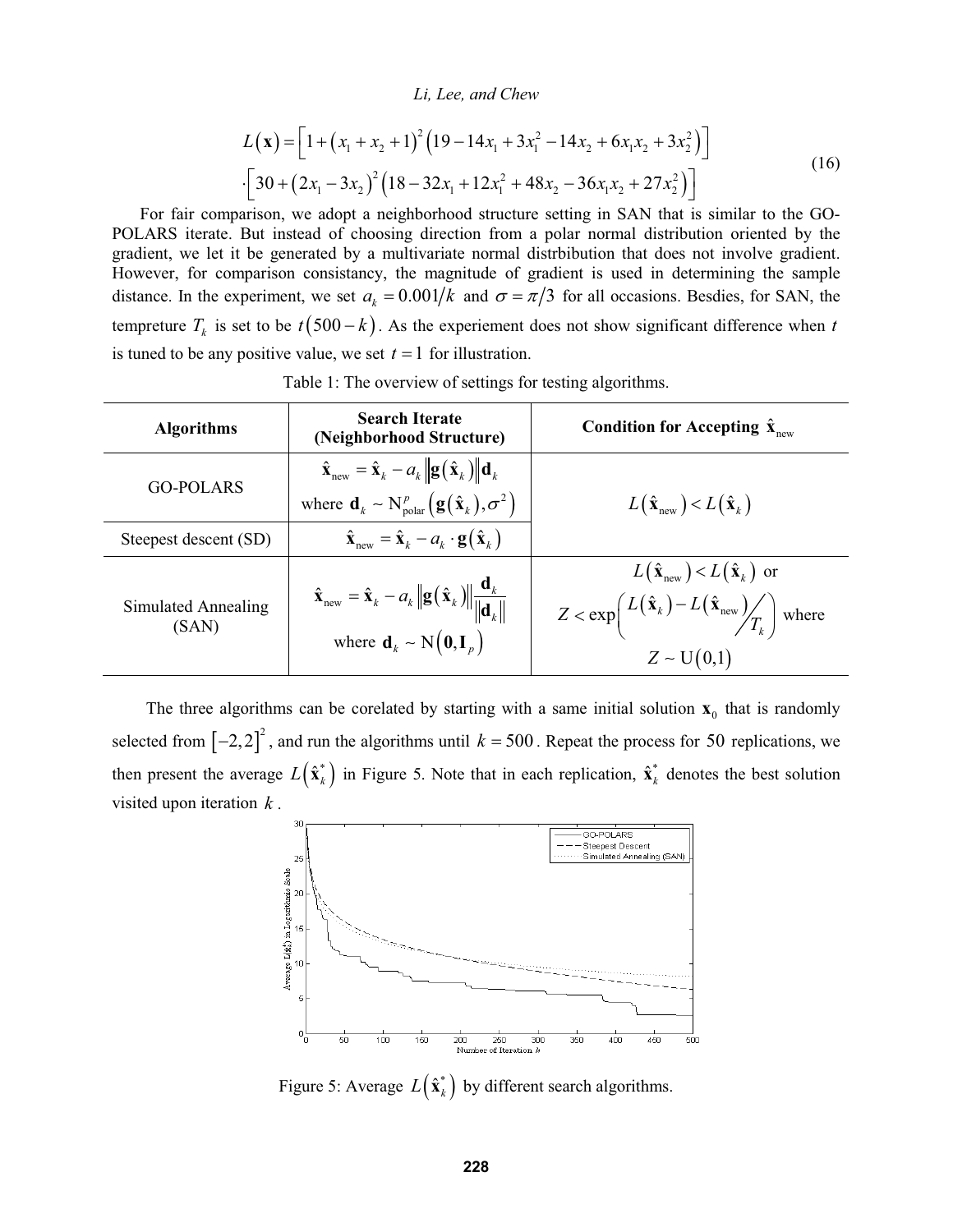It is obvious that the average performance of GO-POLARS across replication is superior than both SD and SAN. To analyze the reason, we notice that in SD only single direction is allowed to be sampled, but GO-POLARS ensures that all directions have a positive chance to be selected when  $\sigma \neq 0$ , which certainly enlarged the pool of candidate solutions. In SAN, the enlarged candidate pool is remianed, however, in order to filter it SAN arbitrarly rejects inferior samples after evaluation using an artificial tempreture paremeter  $T_k$ . While in GO-POLARS, solutions on different directions can be filtered in advance with the gradient-oriented random distribution even before any evaluation.

### **4.2 Hybrid with Stochastic Search**

As stated in Section 1, almost all stochastic search algorithms involve random sampling within a specified neighborhood, where it is assumed that gradient information is not available. However, in the cases when gradient can be observed or estimated, we can apply GO-POLARS to help in sampling good solutions more efficiently. In the other hand, if GO-POLARS alone could not obtain desired efficiency, to integrate it with an advanced stochastic search will probably make the achievement.

Assume solutions are to be sampled from a convex set  $\Theta$  in which  $\hat{\mathbf{x}}^* \in \Theta$  is the best known uptodate. We may sample  $\hat{\mathbf{x}}_{new} = \hat{\mathbf{x}}^* - r \cdot \mathbf{d}$  where  $\mathbf{d} \sim N_{polar}^p \left( \mathbf{g}(\hat{\mathbf{x}}^*) , \sigma^2 \right)$  and  $r \sim U(0, R)$  in which R is the maximum value of *r* that ensures  $\hat{\mathbf{x}}_{\text{new}} \in \Theta$ .

We illustrate the concept using COMPASS (Hong and Nelson 2006), which is initially proposed for solving discrete optimization problems, but has been observed performing well also for contineous cases. The main idea of the algorithm is to construct a most-promissing-area after evaluation of all historical samples and in a new iteration retake samples within the area according to a given sampling scheme. For instance, Hong and Nelson (2006) suggest a Revised Mix-D (RMD) method aiming to generate samples almost uniformly. But later it is identified to be less efficient in solving high-dimensional problems, for which the Coordinate Sampling is proposed instead (Hong et al. 2010).

$$
L(\mathbf{x}) = \sum_{i=1}^{p/2} \left[ 100 \left( x_{2i} - x_{2i-1}^2 \right)^2 + \left( 1 - x_{2i-1} \right)^2 \right] \text{ with } \Theta = \left[ -4, 4 \right]^p \tag{17}
$$

We apply the COMPASS on a high-dimension continuous test function as in (17). The function is initially proposed by Rosenbrock (1960) with  $p = 2$  and extended by Moré et al. (1981) to higher dimension. Here, we use the setting  $p = 10$ . Note that it has a unique optimum  $L(\mathbf{x}^*) = 0$  occurring at  $\mathbf{x}^* = (1,1,...1)$ .



Figure 6: Average  $L(\hat{\mathbf{x}}_k^*)$  by COMPASS with different sampling schemes.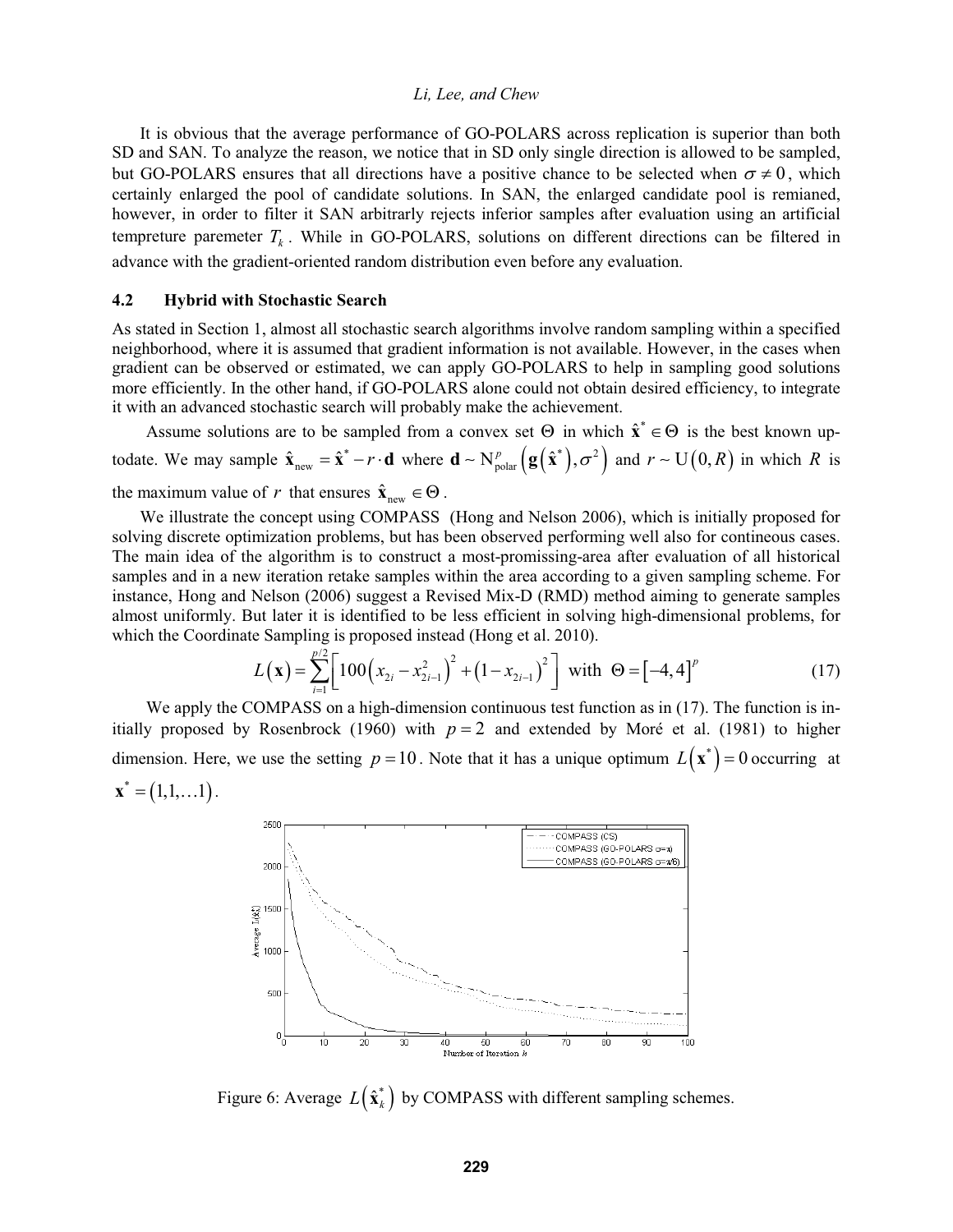Two sampling schemes are compared in the test, namely the Coordinate Sampling (CS) and GO-POLARS sampling as in (17), for which the  $\sigma$  is set to  $\pi$  and  $\pi/6$  respectively. Besides, the batch size of COMPASS, i.e., the number of solutions to be sampled in each iteration, is set to 1.

From the average  $L(\hat{\mathbf{x}}_k^*)$  drawn from 50 replications (Figure 6), we conclude that compared with CS, the hybridized GO-POLARS provides a higher convergent rate and the rate increases as the sampling concentrates to the gradient direction (denoted by smaller  $\sigma$ ).

In addition, by a long run study we found it almost impossible for CS converge to the uniqe optimum, simply due to the reason that CS is designed intently for discrete problems while in continuous cases the search could be trapped in the region where solution cannot be improved on any coordinate directions. Thus, for COMPASS to be applied in solving continuous problems, GO-POLARS is one of the only choices.

### **5 CONCLUSION**

In this paper, we reviewed two categories of search algorithms for optimization problems and suggest that incorporating randomness in utilizing gradient information will improve both gradient-based search and metaheuristics local search. A brand new algorithms GO-POLARS is built on this purpose using a generalized polar coordinate representation and associated random distributions. It has been shown that GO-POLARS has the strong local convergence property and works well in numerical examples either independently or hybridizing with sophisticated stochastic algorithms such as COMPASS.

Future study may address the adjustment of  $\sigma$  and analyze how it affects the solutions quality versus search efficiency for different applications. The possibility to hybirdize GO-POLARS with other stochastic search algorithms can also be discussed. Besides, instead of gradient, other directional information based on the nature of respective problems can also be used to orient the polar random distribution. Then a large number of search and sampling algorithms can be developed based on the concept. Overall, with the promissing numerical results and the broad derivatives, we have plenty of reason to believe that GO-POLARS is openning a new era of polar search.

# **REFERENCES**

Arfken , G. (1985). *Spherical Polar Coordinates* (3rd ed.). Orlando, FL: Academic Press.

- Blum, J. R. (1954a). Approximation Methods Which Converge with Probability One. *Annals of Mathematical Statistics, 25*, 382-386.
- Blum, J. R. (1954b). Multidimensional Stochastic Approximation Methods. *Annals of Mathematical Statistics, 25*, 737-744.
- Debye, P. (1909, 12 1). Näherungsformeln für die Zylinderfunktionen für große Werte des Arguments und unbeschränkt veränderliche Werte des Index. *Journal Name: Mathematische Annalen, 67*(4), pp. 535-558.
- Glover, F. (1990, July-August). Tabu Search; A Tutorial. *Interfaces, 20*(4), pp. 74-94.
- Hong, L. J., & Nelson, B. L. (2006, January-February). Discrete Optimization via Simulation Using COMPASS. *Operations Research, 54*(1), pp. 115-129.
- Hong, L. J., Xu, J., & Nelson, B. L. (2010, September 21). Speeding up COMPASS for high-dimensional discrete optimization via simulation. *Operations Research Letters*, pp. 550-555.
- Kaplan, W. (1991). *Advanced Calculus* (4th ed. ed.). Redwood City, CA: Addison-Wesley.
- Kiefer, J., & Wolfowitz, J. (1952). Stochastic Estimation of the Maximum of a Regression Function. *Annals of Mathematical Statistics, 23*(3), pp. 462-466.
- Kirkpatrick, S., Gelatt, C. D., & Vecchi, M. P. (1983, 5 13). Optimization by Simulated Annealing. *Science, 220*(4598), pp. 671-680.
- Matyas, J. (1965). Random Optimization. *Automation and Remote Control, 26*, 244-251.